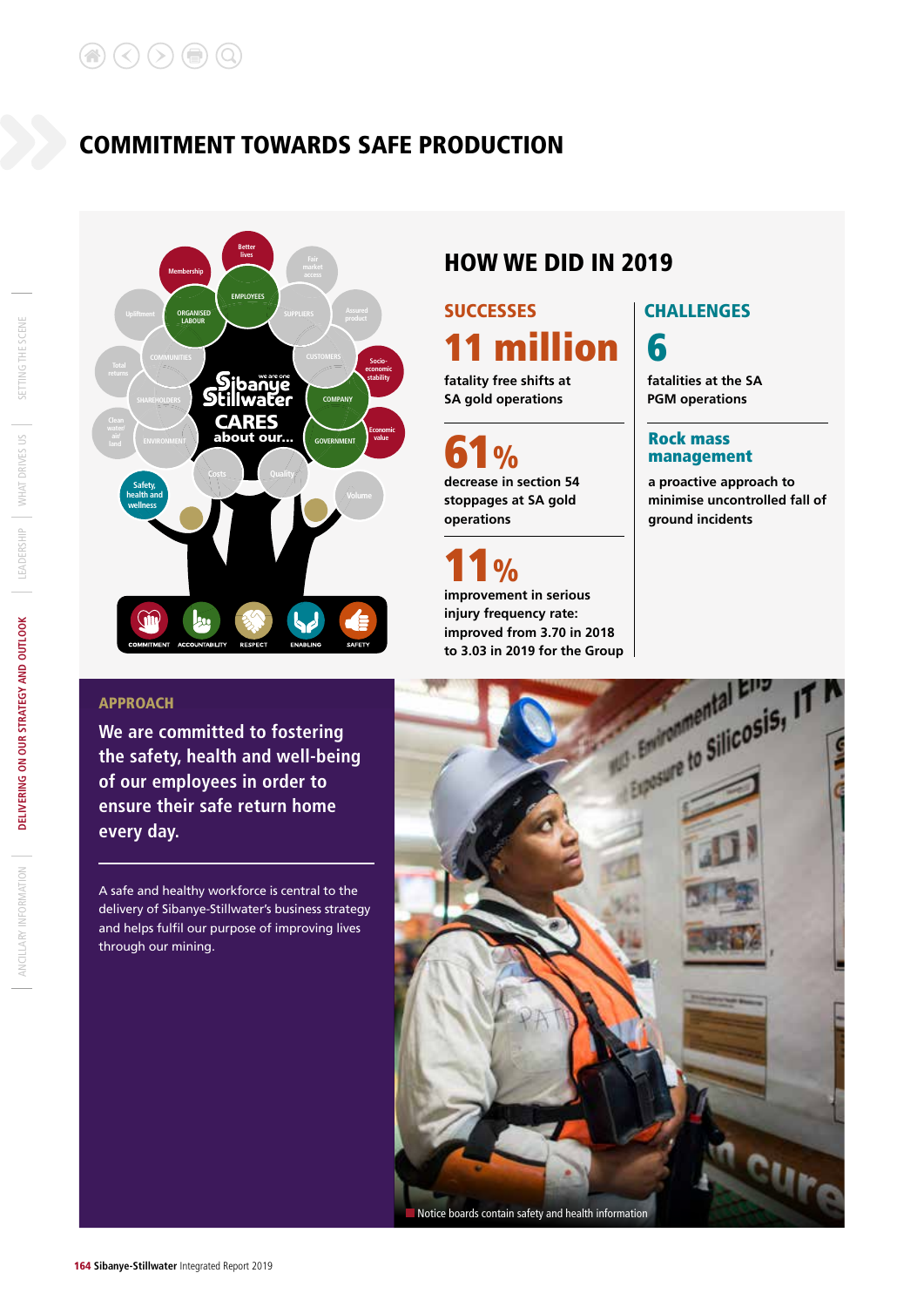# $(\lt) (\gt) (\textcircled{\scriptsize{\textcircled{\#}}})$  (Q

**production**

We take a holistic, values-driven approach to safety and health management. The embedding of our values, underpinning our corporate culture and driving decision-making throughout the organisation is led by the CEO and senior leadership and supported by the Board. We believe this leadership involvement is essential to building trust and enabling safe production.

Prior to 2018, our safety statistics were industry leading. Post a spike in fatal incidents in the SA gold operations during the first half of 2018, our safety performance has returned to industry leading safety levels. The Group combined injury rates were essentially flat year-on-year with a slight deterioration in injury rates at the SA gold operations and the US operations.

The SA gold operations have seen an improvement in safety with no fatalities since 25 August 2018, and 563 fatal free days and 11 million fatality free shifts were achieved on 11 March 2020. The SA gold operations are amongst the deepest in the world, extending to more than 3km below surface, which makes it a truly worthy achievement.

Sadly though, the SA PGM operations recorded six fatalities during the year. The US PGM operations had an increase in injuries during the first half of 2019 but improved safety in the second half of the year.

#### ZERO HARM STRATEGIC FRAMEWORK

Our Zero Harm Strategic Framework was developed in collaboration with organised labour and the Department of Mineral Resources and Energy in South Africa through a series of multi-stakeholder safety summits convened during 2018 (also page 167 for more detail).

The foundation of our model is the continued emphasis on our CARES values as the basis for decision making. Engaged leadership at all levels of the organisation drives a values-driven culture by living these values and making values-based decisions.

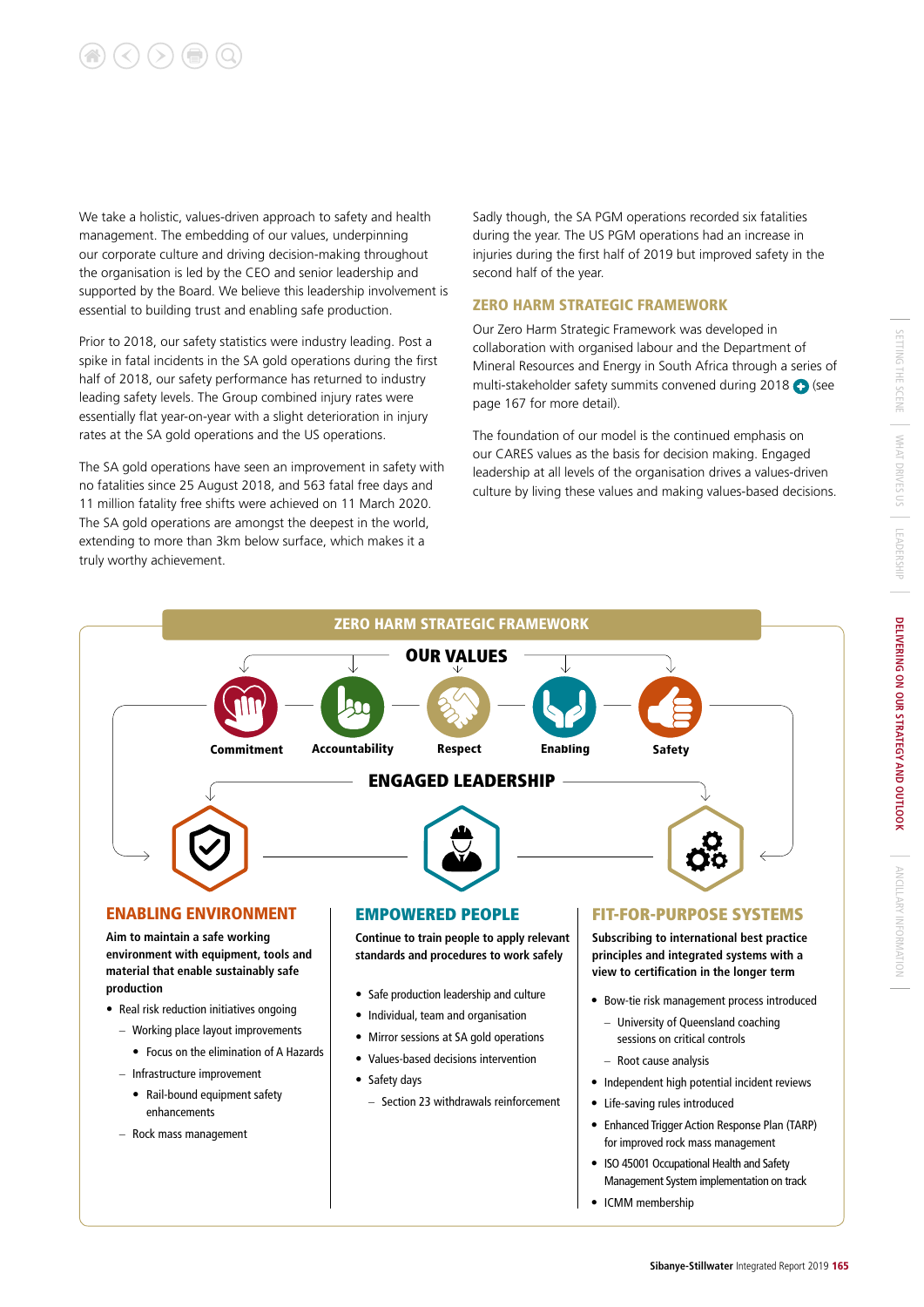#### ENABLING ENVIRONMENT

An 'enabling environment' aims to maintain a safe working environment with equipment, tools and material to enable sustainably safe production. Real risk reduction initiatives include:

- Working place layout improvements
- Improved ventilation conditions
- Focus on the elimination of A Hazards (high-risk hazard which is likely to lead to a fatal accident)
- Infrastructure improvement
- Rail-bound equipment safety enhancements
- Enhanced rock mass management

As an example, the enhanced rock mass management approach receives significant attention in order to reduce the incidents and consequences of uncontrolled falls of ground.

We have embarked on a project to evaluate all available 'seismicity' related research in order to establish improved predictability and forecasting of seismicity. The objective is to improve real time measurement leading to improved response to seismicity. Several leading academics within the field of seismicity will participate in evaluating work and identifying opportunities to improve overall predictability and forecasting models. This could be through proposing additional fundamental research or new means of modelling, and should also include research into data generation through measuring of micro seismicity. Academics will share their knowledge within their own areas of expertise and research will be further guided by the Sibanye-Stillwater Global Safe Production Advisory Panel.

Technology enhancement on various fronts is being pursued to make mining safer. Some other focus areas include improvements in the use of rail bound equipment, trackless equipment and ground penetrating radar.

#### EMPOWERED PEOPLE

Empowered people, in the context of the safe production framework, means ensuring that the required number of trained people apply relevant standards and procedures to work safely. As part of organisational growth, we have intensified our efforts across the Group to review our organisational culture and leadership to ensure that safe production is inculcated as the foremost consideration in decisions at all levels. It will be a core strategic thrust over three years.

Among the several focused initiatives of the cultural transformation process, we have embarked on an entrenchment of behaviours associated with our values throughout the Group. With the assistance of consultants, we will conduct personal engagement with every employee in his or her native tongue to ask them what we should do more of and less of to be successful. Voting will then take place on the behaviours to be adopted. Further consideration is being given to the implementation of improved mine operating systems, building on the values roll out process.

This cultural transformation process will be governed by external and internal performance monitoring measures including formal joint management-worker health and safety committees.

In the US operations, site leadership and safety professionals conduct monthly meetings to focus on safety culture and monitor progress. This includes routine monitoring of sitespecific and region-wide action plans aimed at improving safety performance. In 2019, cross-functional teams worked through the year on implementing or improving key focus areas including foundational support for the CARES values, incident investigation and reporting, job safety observations, training, development of regional standards, and leadership development.

For more information on the culture growth programme, please refer to *Empowering our workforce* on page 141 of this report.





SETTING THE SCENE

WHAT DRIVES US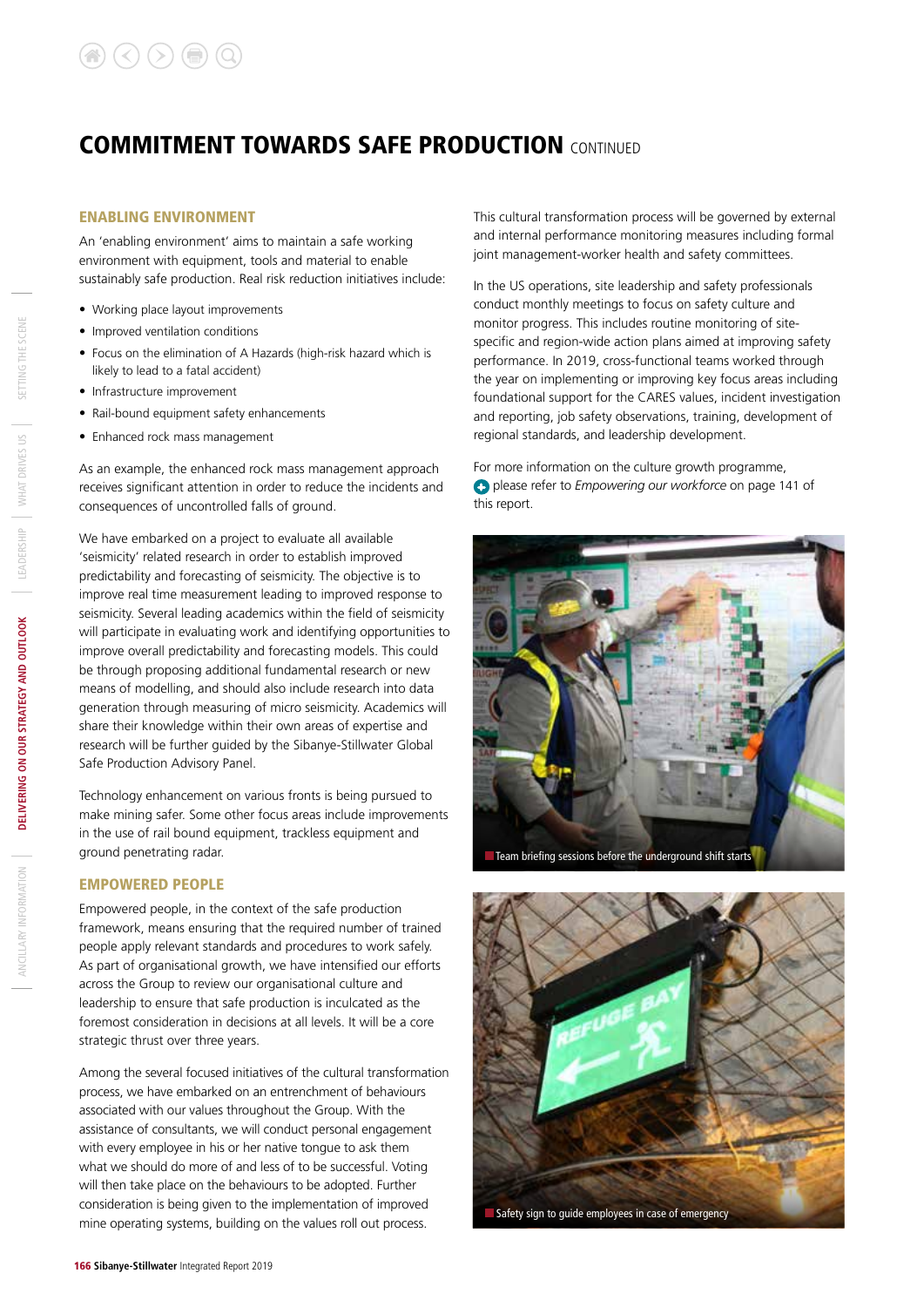#### FIT-FOR-PURPOSE SYSTEMS

With regard to our fit for purpose systems, we operate in accordance with recognised health and safety standards and are preparing for formal certification in terms of the ISO 45001 occupational health and safety management system by 2020.

Sibanye-Stillwater embarked on the process of becoming a member of the International Council on Mining and Metals (ICMM), which entails commitment to ICMM's 10 principles, which promote responsible mining to ensure that the industry is safe, fair and sustainable globally. Following the acquisition of Lonmin, an existing ICMM member, the Sibanye-Stillwater Group went through the ICMM's rigorous company membership assessment process, conducted over several months in 2019, and qualified and was admitted formally on 27 February 2020, based on its high level of standards and practices. For more about the ICMM admission process, please refer to *https://www.icmm. com/admission-process.*

The TARP (Triggered Action Response Plan) which is focused on detecting and dealing proactively with a change in rock mass characteristics at the appropriate level, receives significant attention in order to reduce rock mass failure which could result in uncontrolled falls of ground.

An intensive programme promotes responsible application of the provisions of Section 23 of the Mine Health and Safety Act (MHSA), which affords employees the right to withdraw from unsafe working conditions. The enforcement of this and Section 22, which covers employees' duties towards health and safety, was continued in 2019.

In addition to performance monitoring and ensuring compliance with the relevant legislation in each jurisdiction, and inspections by relevant government departments and agencies, relevant safety and health performance reports are submitted to executive management with ultimate oversight by the Safety and Health Committee of the Board.

As integrated risk management is an essential component of the Sibanye-Stillwater safe production approach, we have increased the use of bow-tie methodology to enhance critical risk controls. This software analysis tool enables the systematic identification of specific causes and threats which can negatively affect the Group. The tool also measures the effectiveness of current controls for threats and identifies which specific threats need further attention.

Queensland University has assisted in the training of senior management and practitioners in risk management. A team, who assisted in the development of the material, was trained according to the 'train the trainer' model and will be used to train their respective teams on the risk management process.

Refer to the report on the Safety and Health Committee in *Corporate governance* on page 88.

#### MULTI-STAKEHOLDER SAFETY AND HEALTH TASK TEAMS

In 2019, stakeholders continued with safety and health summit work begun in 2018.

A series of multi-stakeholder summits were convened in 2018 to address safety and health concerns, which resulted in an agreement between Sibanye-Stillwater, organised labour and the Department of Mineral Resources and Energy, on a health and safety compact for the SA gold operations. All three stakeholders formally committed to working together to make workplaces safer, protect jobs and collaborate in all matters pertaining to health, safety and well-being.

The Department of Mineral Resources and Energy, the Association of Mineworkers and Construction Union (AMCU), the National Union of Mineworkers (NUM), United Association of South Africa (UASA) Solidarity and management signed a pledge committing to achieving zero harm, through constructive, transparent collaboration and compliance.

Task teams were formed, comprising four representatives each from management and organised labour, who visit sites to monitor progress and provide feedback on six work streams: organisational culture transformation, values alignment, leadership development, effective communication, high impact training and safe production.

Our Zero Harm Strategic Framework was also a product of these safety summits  $\bigodot$  (see page 165).

In 2019, three task team sessions were held on effective communication, during which terms of reference were drafted. Effective communication is seen as key to addressing the trust deficit between organised labour and management. Sessions have also been held on high impact training and safe production. At a session on culture transformation, the nomination of a champion from the unions was requested.

In the future, task teams will meet on a monthly basis and provide report backs to employees.

Safety and health summits will be held at SA PGM operations during 2020.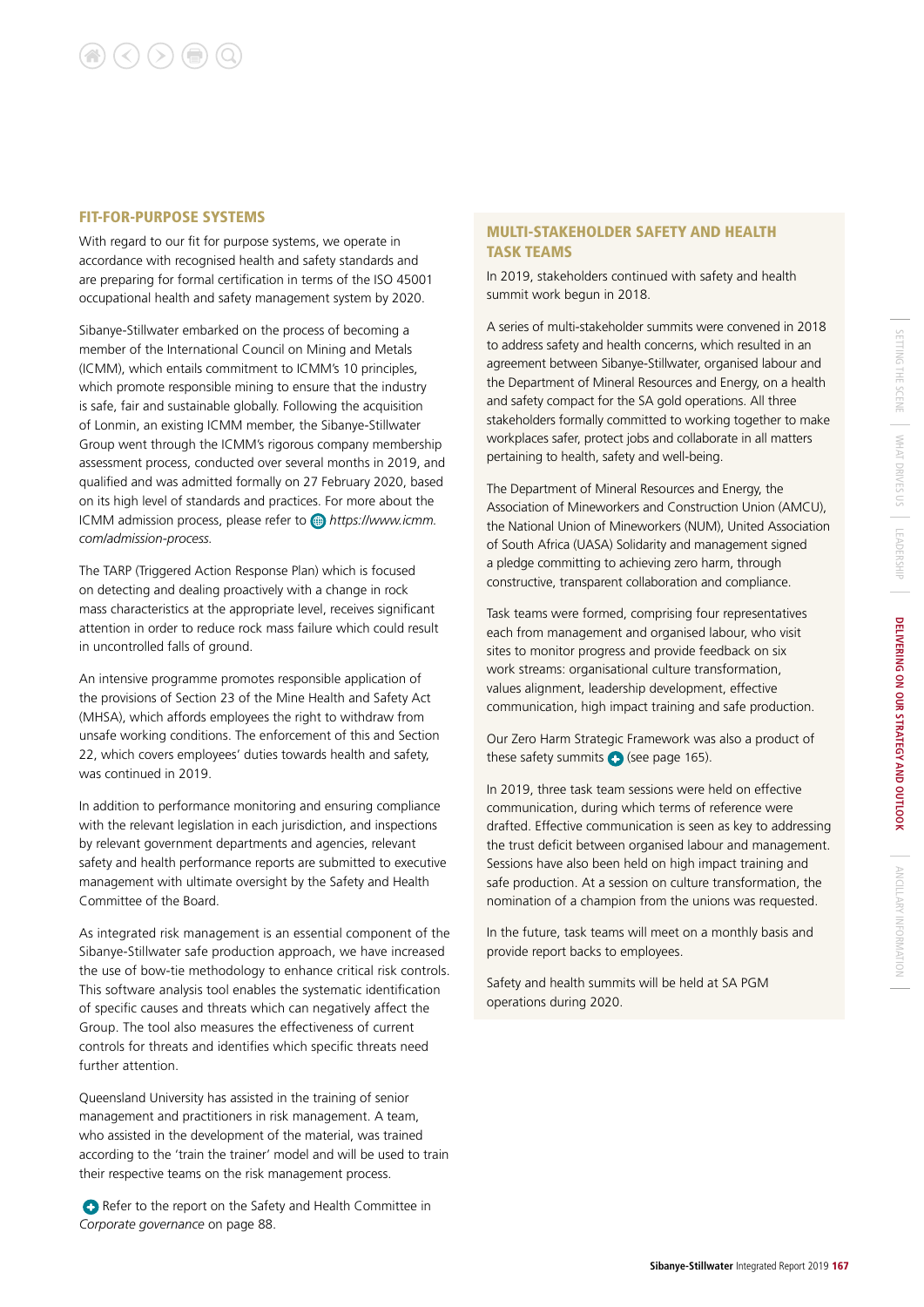#### **PERFORMANCE**

The enhanced safety initiatives, implemented following the series of anomalous fatal incidents in 2018, helped achieve significant improvement in the Group's safety performance in 2019, and particularly at the SA gold operations. We continue to apply ourselves unstintingly to improving further as we work towards our goal of zero harm.

Regrettably, in 2019 we lost six (2018: 24) lives at the SA operations – zero fatalities (2018: 21) at our SA gold operations and six (2018: 3) at our SA PGM operations. The US PGM operations have been fatality free since October 2011.

Three of the fatalities in the SA PGM operations were as a result of fall of ground related incidents while two were due to trackless mobile equipment operations and one to rail bound equipment. These were investigated in depth by the Department of Mineral Resources and Energy, management, stakeholders and specialists in the relevant fields to identify the root causes and to devise preventative measures that were implemented across all relevant operations. Financial and psychological assistance is provided to the families of our deceased colleagues, including counselling, funeral funds, education of children until tertiary level, employment of a family member and visits by our human resources teams, as well as health and safety stewards.

#### IN MEMORIAM

The Board and management of Sibanye-Stillwater extend their deepest condolences to the families, friends and colleagues of our six employees and contractors who lost their lives in the line of duty during the year.

| <b>Date</b>       | <b>Operation</b>                       | <b>Name</b>              | <b>Occupation</b>        | <b>Incident</b>            |
|-------------------|----------------------------------------|--------------------------|--------------------------|----------------------------|
| 20 March 2019     | Thembelani shaft.<br>Rustenburg        | Mr Madondana<br>Manzenze | Rock Drill Operator      | Fall of ground             |
| 05 June 2019      | Thembelani shaft.<br>Rustenburg        | Mr Johannes Tumelo       | Scraper winch operator   | Fall of ground             |
| 28 August 2019    | Hossy shaft, Marikana                  | Mr Sonwabo Bhani         | LHD Operator             | Trackless mobile machinery |
| 16 September 2019 | Saffy shaft, Marikana                  | Mr Zolile Booi           | Loco Operator            | Rail bound equipment       |
| 12 October 2019   | Thembelani shaft.<br>Rustenburg        | Mr Mauricio Chau         | Team Leader              | Fall of ground             |
| 30 November 2019  | Bathopele Central Shaft,<br>Rustenburg | Mr Willem Rakgomo        | Utility Vehicle Operator | Trackless mobile machinery |



#### **Fatal injury frequency rate (Group)**



0.065

2014 2015 2016 2017 2018

 **Fatal injury frequency rate (SA gold operations)**

0.108 0.086

0.117

0 0.050 0.100 0.150 0.200 0.250

0.000

**2019**

0.237

 **Serious injury frequency rate (Group)**



*Note: statistics on the above graphs are based on a rate per million hours worked*

ANCILLARY INFORMATION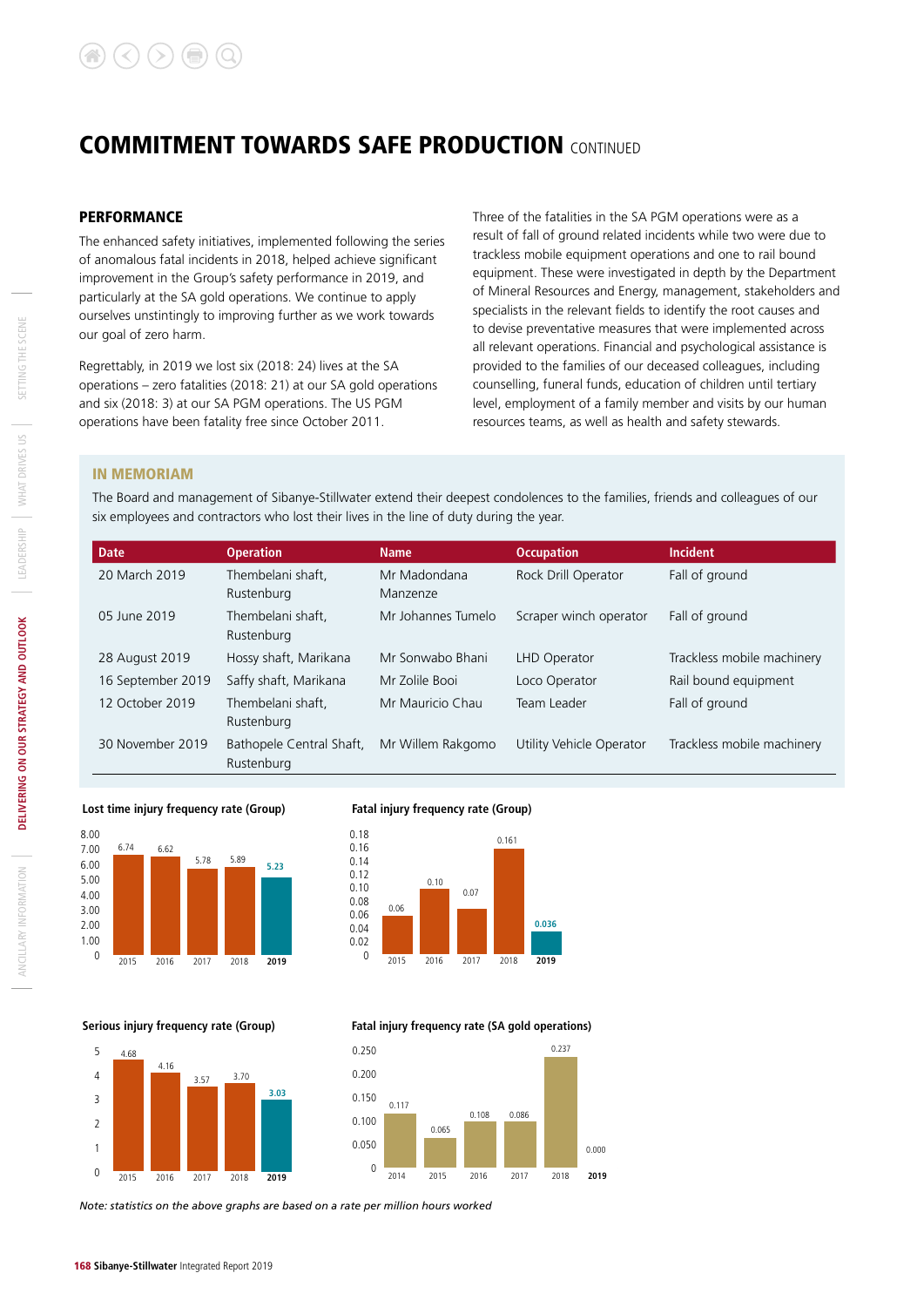#### **Safety performance**

|                             |       | 2019                                  |       |      |       | 2018                                  |             |      |       | 2017             |                |                            |
|-----------------------------|-------|---------------------------------------|-------|------|-------|---------------------------------------|-------------|------|-------|------------------|----------------|----------------------------|
|                             |       | <b>US</b>                             |       |      |       | <b>US</b>                             |             |      |       | $2$ US           |                |                            |
|                             |       | <b>Group operations SA operations</b> |       |      |       | <b>Group</b> operations SA operations |             |      |       | Group operations |                | <sup>1</sup> SA operations |
|                             |       | <b>PGMs</b>                           | PGMs* | Gold |       | <b>PGMs</b>                           | <b>PGMs</b> | Gold |       | <b>PGMs</b>      | <b>PGMs</b>    | Gold                       |
| <b>Fatalities</b>           | 6     | $\Omega$                              | 6     | 0    | 24    | $\overline{0}$                        | 3           | 21   | 11    | $\Omega$         | $\overline{2}$ | 9                          |
| Fatal injury                |       |                                       |       |      |       |                                       |             |      |       |                  |                |                            |
| frequency rate <sup>3</sup> | 0.04  | 0.00                                  | 0.06  | 0.00 | 0.16  | 0                                     | 0.05        | 0.24 | 0.07  | 0                | 0.04           | 0.09                       |
| Number of lost-time         |       |                                       |       |      |       |                                       |             |      |       |                  |                |                            |
| injuries                    | 876   | 41                                    | 475   | 360  | 881   | 35                                    | 268         | 578  | 939   | 16               | 259            | 664                        |
| Lost-time injury            |       |                                       |       |      |       |                                       |             |      |       |                  |                |                            |
| frequency rate              |       |                                       |       |      |       |                                       |             |      |       |                  |                |                            |
| (LTIFR) <sup>3</sup>        | 5.23  | 10.13                                 | 4.77  | 5.62 | 5.89  | 9.97                                  | 4.68        | 6.52 | 5.78  | 17.80            | 4.69           | 16.33                      |
| Number of serious           |       |                                       |       |      |       |                                       |             |      |       |                  |                |                            |
| injuries                    | 508   | 35                                    | 248   | 225  | 553   | 25                                    | 126         | 404  | 580   | 5                | 143            | 432                        |
| Serious injury              |       |                                       |       |      |       |                                       |             |      |       |                  |                |                            |
| frequency rate              |       |                                       |       |      |       |                                       |             |      |       |                  |                |                            |
| (SIFR) <sup>3</sup>         | 3.03  | 8.65                                  | 2.49  | 3.52 | 3.70  | 7.12                                  | 2.20        | 4.53 | 13.57 | 6.28             | 2.59           | 4.12                       |
| Medically treated           |       |                                       |       |      |       |                                       |             |      |       |                  |                |                            |
| injury frequency            |       |                                       |       |      |       |                                       |             |      |       |                  |                |                            |
| rate (MTIFR) <sup>3,4</sup> | 3.17  | 22.24                                 | 3.06  | 2.14 | 2.69  | 23.94                                 | 1.95        | 2.32 | 12.60 | 24.65            | 12.44          | 12.26                      |
| Number of Section           |       |                                       |       |      |       |                                       |             |      |       |                  |                |                            |
| 54/regulator work           |       |                                       |       |      |       |                                       |             |      |       |                  |                |                            |
| stoppages                   | 126   | 6                                     | 35    | 85   | 263   | na                                    | 44          | 219  | 230   | na               | 26             | 204                        |
| Production shifts lost      |       |                                       |       |      |       |                                       |             |      |       |                  |                |                            |
| owing to Section 54/        |       |                                       |       |      |       |                                       |             |      |       |                  |                |                            |
| regulator stoppages         | 226   | $5$ na                                | 214   | 12   | 545   | na                                    | 149         | 396  | 238   | na               | 49             | 189                        |
| Total hours worked          |       |                                       |       |      |       |                                       |             |      |       |                  |                |                            |
| (millions)                  | 167.5 | 4.0                                   | 99.4  | 64   | 149.5 | 3.5                                   | 57.3        | 88.6 | 162.1 | 20.6             | 55.2           | 104.8                      |

*Note: Safety statistics include contractors*

*1 Restated due to rounding and re-application of Group safety definitions*

*2 May to December 2017*

*3 Per million hours worked:- total number of accidents x 1,000,000 / man hours*

*4 Also referred to as treat-and-return injury frequency rate (TRIFR), which includes certain minor injuries*

*5 The US PGM operations have not tracked this figure to date*

*\* Includes Marikana operation from June 2019*

#### **Our performance in perspective: SA peer comparison1**

|                                      | <b>Serious injury</b> | <b>Serious injury</b><br>frequency rate | Lost time<br>injury | Lost time injury<br>frequency rate | <b>Fatal injury</b> | <b>Fatal injury</b><br>frequency rate |
|--------------------------------------|-----------------------|-----------------------------------------|---------------------|------------------------------------|---------------------|---------------------------------------|
| Company                              | frequency rate        | ranking                                 | frequency rate      | ranking                            | frequency rate      | <b>ranking</b>                        |
| <b>PGM</b>                           |                       |                                         |                     |                                    |                     |                                       |
| Sibanye-Stillwater SA PGM operations | 2.49                  | $\mathcal{P}$                           | 4.77                | $\overline{2}$                     | 0.060               |                                       |
| Peer 1                               | 4.53                  | 3                                       | 5.97                | 3                                  | 0.066               | 3                                     |
| Peer 2                               | 1.51                  |                                         | 2.14                |                                    | 0                   |                                       |
| Peer 3                               | 1.29                  |                                         | 2.10                |                                    | 0.027               | 3                                     |
| Gold                                 |                       |                                         |                     |                                    |                     |                                       |
| Sibanye-Stillwater gold operations   | 3.52                  | C.                                      | 5.62                | 2                                  | 0.00                | $\Omega$                              |
| Peer 1                               | 4.21                  | 3                                       | 7.16                | 3                                  | 0.12                | 3                                     |
| Peer 2                               | 2.90                  |                                         | 5.35                |                                    | 0.00                | $\Omega$                              |

*1 Rates are per million hours worked*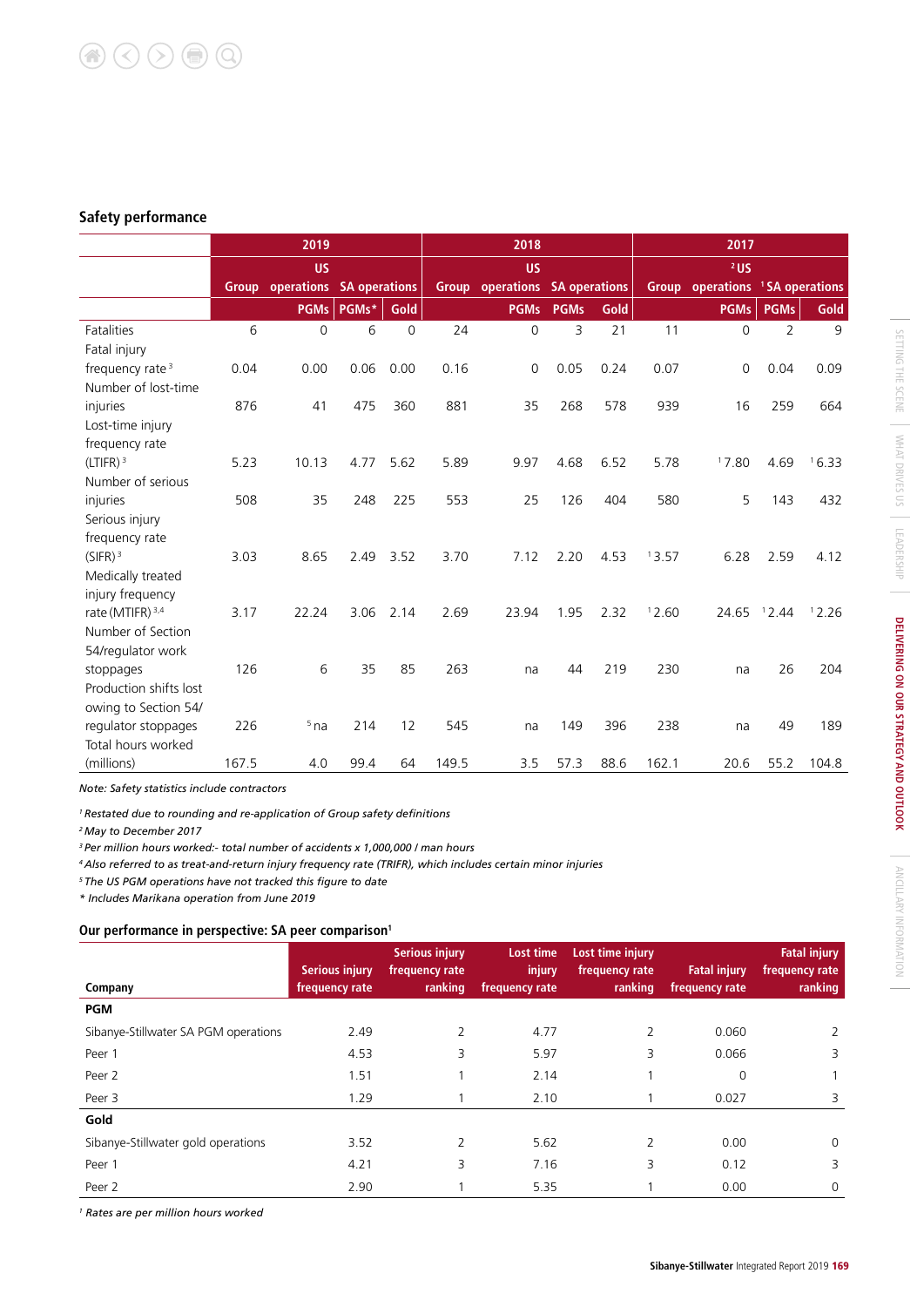



Personal protective equipment (PPE) utilised by employees as part of preventing harm or injury

#### SA GOLD OPERATIONS

The primary safety risks in the SA gold operations include, rock mass failure, vertical transport, rail-bound transport and heat.

On 11 March 2020, the SA gold operations achieved 11 million fatality free shifts. SA gold operation employees received various rewards (e.g. food vouchers, gas ovens etc.) for achieving nine million, 10 million and 11 million fatality free shifts and for their contribution towards safe production.

Sibanye-Stillwater attributes the reduction in fatalities at the SA gold operations to a focus on the following approaches:

- Ensuring that line leadership take ownership of their areas of responsibility; are well trained, with an understanding of bow tie procedures and critical controls; are passionate and committed; and are insistent on full compliance and do not tolerate deviations.
- Achieving clarity on what is acceptable and what is not acceptable, particularly behaviour around an A hazard. A hazards need to be closed as soon as possible, with a leader ensuring that a close out is done, while entering an unsupported area is a dismissible offence. Our cardinal rules were redesigned around A hazards to become the rules of life, rules that if disobeyed could be life-threatening.
- Improving audit quality. Safety officers' bonuses at the SA operations used to be tied to tonnes mined, as well as safety, but this has changed in 2019 and they are based only on the quality of their audit and the close out of 'A' hazards. In addition, more detail on deviations is required to be reported, including how many deviations and if there are repeats.
- Introducing a culture-based behavioural strategy at all the underground SA operations, facilitated by outside consultants, which provided a safe space for all employee levels to engage on safety matters.
- Deep-level analysis of critical controls, the controls that are critical to preventing fatal events. This resulted in the engineering function doing a full redesign of rail bound equipment, winches and rigging and other areas, with controls being engineered in.

In a direct response to the five heat-related fatalities at Kloof's Ikamva shaft in 2018, additional work has been conducted on improving ventilation in working areas and increasing employee awareness about the importance of in-stope ventilation.

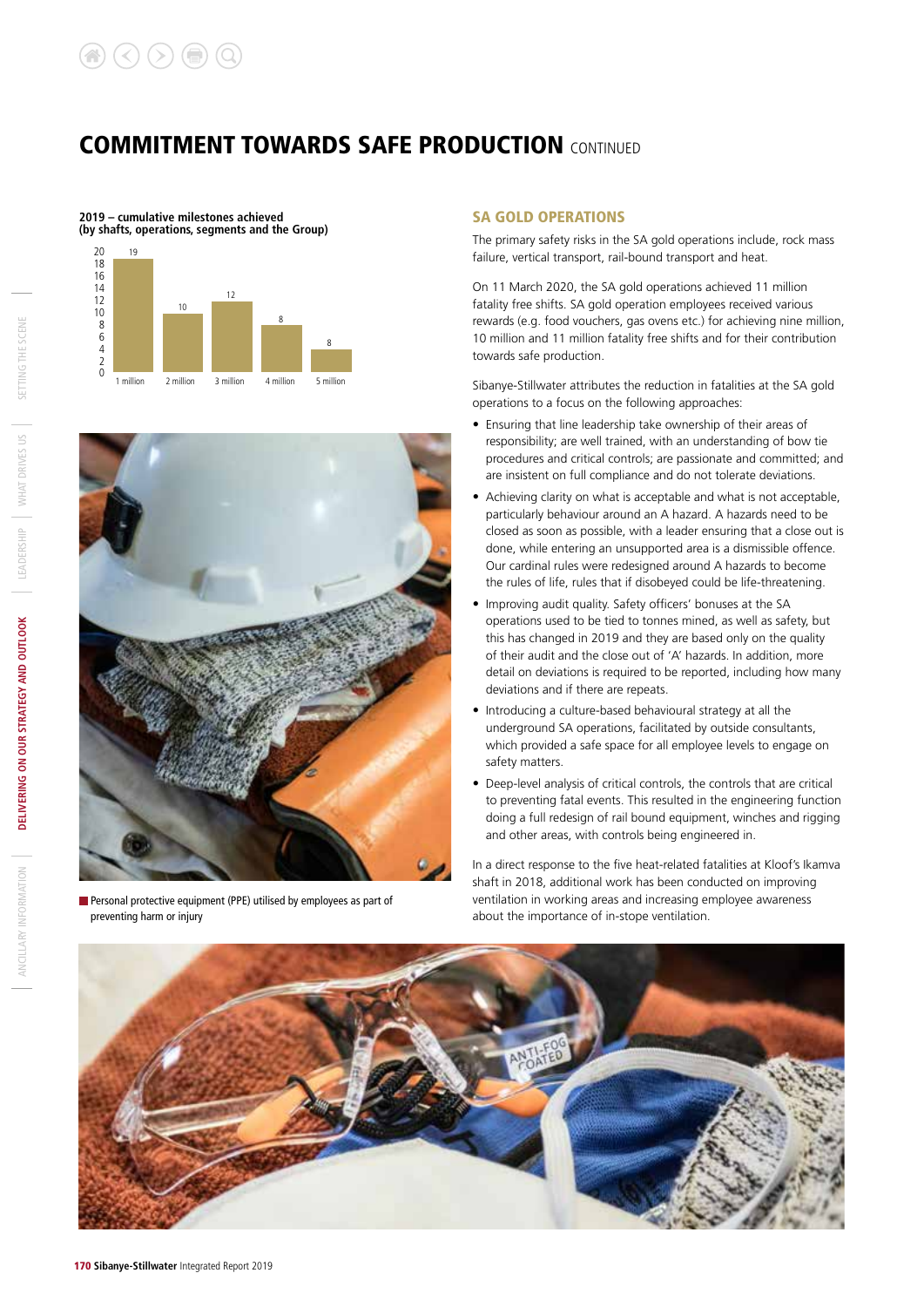#### SOUTH AFRICAN MINING INDUSTRY SHE AWARDS DAY 2019

The intense focus on our efforts towards zero harm was recognised at this year's SHE Awards Day when the Group received the JT Ryan Award for the mining company with the most improved safety performance. The full list of awards received is as follows:

#### **JT Ryan Award**

Sibanye-Stillwater for the mining company with the most improved safety performance

#### **Platinum**

1st place: SA PGM operations Bathopele mine 3rd place: SA PGM operations Kroondal West

#### **Process**

1st place: ChromTech at SA PGM operations 2nd place**:** Precious Metals Refinery, South Africa

Winners are determined by an impartial panel of judges representing the Southern African Institute of Mining and Metallurgy (SAIMM), the Association of Mine Managers of South Africa (AMMSA), the South African Colliery Managers' Association (SACMA) and the Metallurgical Mine Managers' Association (MMMA).

LTIFR performance improved from 6.52 per million hours worked in 2018 to 5.62 in 2019 and the SIFR performance improved from 4.53 in 2018 to 3.52 in 2019.

The number of safety-related stoppages decreased from 219 Section 54s in 2018 to 85 in 2019.

Tools, equipment and material were the main contributors to injuries at our gold operations in 2019, representing 23% (2018: 25%) of total injuries. Fall of ground-related injuries accounted for 15% (2018: 19%) of the total. It was encouraging to note an improvement of over 18% (46 to 38) in injuries related to rail-bound equipment. We continue to focus on the following:

- Engagement with stakeholders through safety and health roadshows and awareness campaigns
- Upholding compliance through training
- Converting rail-bound equipment safety devices and no-repeat solutions by engineering out the risk with effective coupling pins, re-railing devices and speed indicators
- Rail inspection and maintenance management system strategy (maintenance programme/schedule for rails and switches)
- Critical learning and close-outs (improving the quality and speed of close-outs and lessons learnt through the safety system)

#### SA PGM OPERATIONS

The fatalities at the SA PGM operations were investigated in-depth by the Departments of Mineral Resources and Energy, management, stakeholders and specialists in the relevant fields to identify the root causes and to devise preventative measures. Measures included, but were not limited to, revised standards and procedures as well as improvements to equipment and infrastructure that were implemented across all relevant operations. Where applicable, retraining was conducted on current requirements as well as new or changed methods and standards.

Management continues to focus on the top risks of the SA PGM operations, which are conveyors, trackless mining equipment, falls of ground, explosives, rail bound equipment, winches and rigging, electricity and material handling, by promoting a health and safety culture through a risk-based approach.

LTIFR performance deteriorated from 4.68 per million hours worked in 2018 to 4.77 in 2019 and the SIFR performance deteriorated from 2.20 in 2018 to 2.49 in 2019.

The number of safety-related stoppages decreased from 44 Section 54s in 2018 to 35 in 2019.

Low energy incidents remain main contributors to injuries on duty and contributed 68% towards the total amount of incidents recorded. Interventions are implemented continuously to raise awareness and prevent these types of incidents through engineering solutions with the implementation of fit-for-purpose tools and equipment, which is enhanced with correct and adequate types and use of personal protective equipment.

Management remains committed to safe mining by continuously ensuring remedial actions are implemented across all operations. Weekly visible felt leadership interventions are conducted, and learnings are shared and adopted across all operations. The zero harm task team is used to verify actions implemented as well as proactively measure other safety improvement initiatives highlighted through investigations, statistical analysis and leading indicators.

A major drive initiated in 2018 to analyse all controls to ensure their effectiveness continued in 2019. Senior management training on critical controls was undertaken with external consultants. Planning of areas to be worked is a critical control, and SA PGM operations have used the bowtie methodology to design a checklist to identify shortcomings in this planning process. The challenge is to communicate with all stakeholders all necessary information from materials required to instructions from service departments to risk ratings from the rock engineering function. Mine managers must sign off on a full check list of an area to be mined.

The SA PGM operations also focused on the identification and closure of A hazards, with the help of the data analysis tool Qlikview, and information provided by safety officers in their inspections and safety audits. Weekly newsletters are sent out to the operations highlighting A hazards and the importance of closing them to raise awareness.

There has also been an emphasis on detailed reporting of repeats of non-conformances. These are reported by safety officers directly to the Chief Safety Officers and Safety Managers. As a result of this increased scrutiny, repeat non-conformances are reducing in number.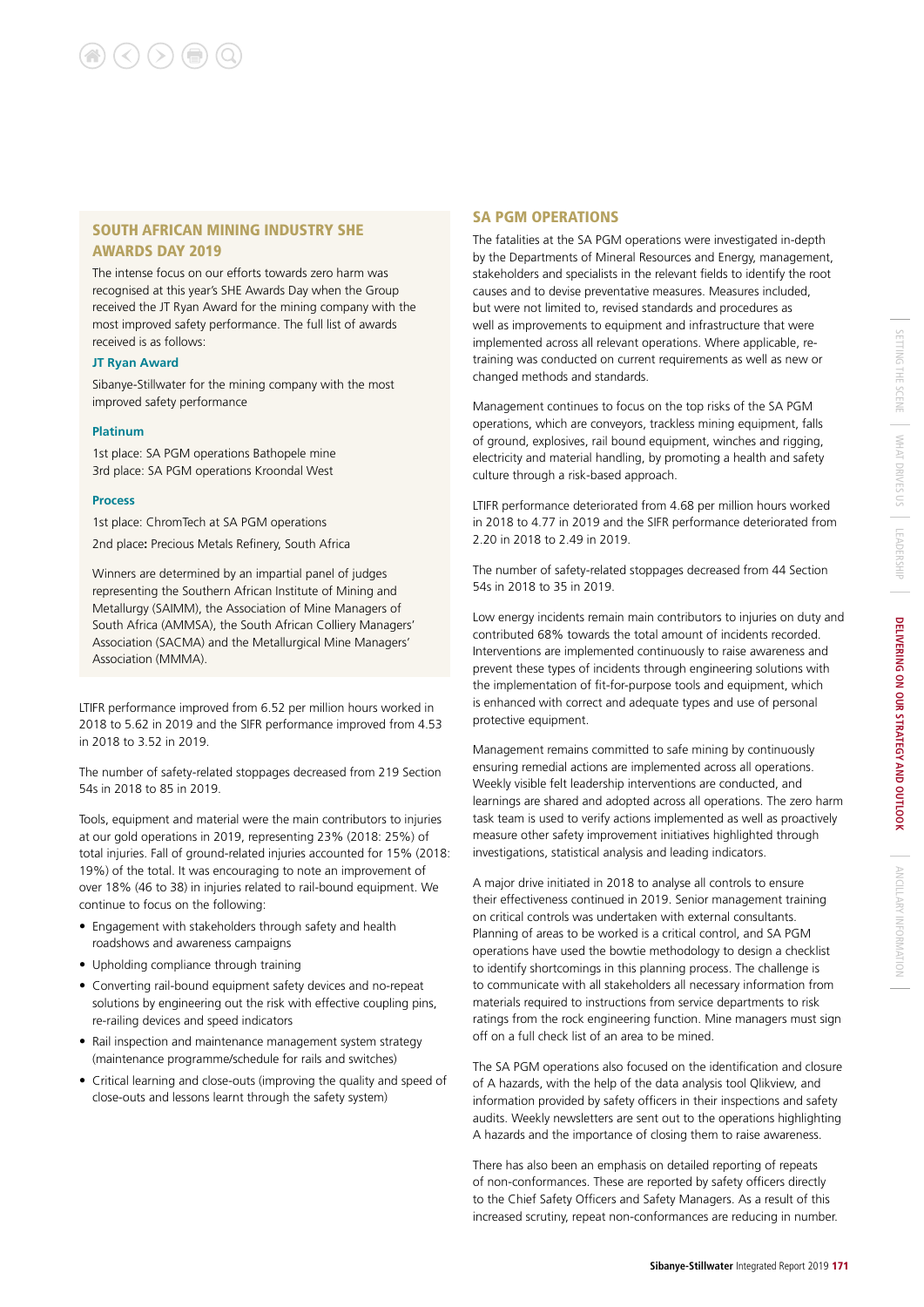Training is recognised as a high value input and training material is fully aligned with all standards and procedures as approved by the different standards committees. If there is a failure in adherence or understanding of certain issues, re-training and coaching is utilised widely to enhance knowledge and know-how and to refresh employees on the correct processes to be followed in their respective occupations. These will include any amendments, changes or new processes and procedures following investigation outcomes.

#### **Marikana operations**

At the Marikana operations, in the wake of the two fatalities since June 2019, the operation is acutely focused on weekly full compliance audits. Every supervisor completes a full compliance audit in his area, which is followed up by our safety officers. Action is taken on noncompliances, which can result in fatalities and serious injury.

Several safety days as well as the Minerals Council's safety days were conducted across all operations. Through these, critical behaviours were identified per occupation, providing excellent leading indicators, and allowing identification of weaknesses. Adherence to the Marikana Life Rules is constantly being driven and energised.

Marikana is in the process of implementing and rolling out the Syncromine and Qlikview safety systems, but for the interim has built a safety officers inspection protocol onto which details of every daily inspection is loaded to help identify which areas need attention. Inspections are conducted in the worst areas and cross audits have been introduced across the shafts. In addition to other actions tabled and implemented, a fall of ground workshop will be held at Marikana and this will be rolled out to all platinum operations during 2020.

Marikana mining is certified to OHSAS 18001 and ISO 14001 and is moving towards ISO 45001.The shafts on care and maintenance are excluded from ISO 45001 but are certified on ISO 14001.

#### **Processing**

At the SA PGM processing, no serious injuries were incurred. We have retained ISO 9000 and ISO 14001 processing certification and are migrating to ISO 45001. The three systems have been integrated, resulting in increased efficiency and cost-effectiveness, as separate safety, environmental and quality teams are not required.

There is a significant focus on risk identification and mitigation, with specific initiatives having been put in place for management. As an example, management daily uses a forward energy model to predict high risk work where early entry examinations are required. Audits and critical task observations conducted by line management are measured on a quarterly basis to calculate balanced scorecard pay.

In the area of fatality prevention, we have introduced a catastrophic risk management process, through which we can identify potentially catastrophic events and their associated critical controls and how they are performing.

#### US PGM OPERATIONS

The SIFR increased to 8.65 (2018: 7.12) per million hours worked, while the LTIFR remained virtually flat at 10.13 (2018: 9.97) per million hours worked. This is in line with an increase in injuries associated with strains accounting for 26% (2018: 13%) and pinch points for 13% (2018: 8%) of total reportable injuries.

The medically treated injury frequency rate (MTIFR) decreased to 22.24 (2018: 23.94) per million hours worked. This is in line with a notable reduction in reportable injuries resulting from a slip, trip or fall accounting for only 13% (2018: 27%) as well as those being struck by an object accounting for only 17% (2018: 23%).

A series of falls of ground incidents at the Stillwater (six in total) and East Boulder (two in total) mines negatively impacted performance. There were no injuries. The Mine Safety and Health Administration issued 103(k) orders to 'control' the affected areas until an investigation occurred and remediation plans were approved. Incident investigations and root cause analysis actions were completed and the general ground control standards were re-evaluated. The investigation team consisted of subject matter experts from the US Region, regulatory inspectors, independent consultants, and a Sibanye-Stillwater rock mechanics expert from the SA PGM operations. Action plans included ground control operations audits of each heading, engineering ground control evaluations, formal training on rock mechanics for geologists and other targeted employee groups, additional rock mechanic engineering staff and additional third party audits.

Mid-year there was a regulatory change which necessitated more detailed reporting on ground supports and so we embarked on significant internal and external evaluations of our ground support installations. As a result of this, we are conducting upskill training of our production geologists so that they can assist in recognising challenges associated with our ground supports.

ISO 45001 is our safety and health standard. Mid-year, we conducted a gap analysis on our GET Safe safety and health management system, which identified the implementation stages of its various modules. Twelve of the 20 modules were found to be in full conformance and four more were in partial conformance. Action plans to improve conformance are ongoing in 2020.

Each of our crews has a miners' representative, who acts as a safety leader and accompanies our regulatory inspections. The regulatory agency completes an inspection of each of our mines every quarter. All bonuses paid to miners' representatives have safety as a key metric.

In the interests of safety, management continues to focus on key areas of mobile equipment inspection and maintenance, quality training and retraining, workplace audits, ventilation and equipment emissions, and housekeeping. In addition to all employees completing inspections at each shift, an audit team randomly inspects and scores work areas every day. The audit team includes hourly and salaried employees, at each site, solely responsible for evaluating the workplace.

Technology provides timely communication in the event of an emergency and systems installed on mobile equipment warn operators when employees are in close proximity. Implementation of technology at the operations is ongoing with phases planned for implementation every year.

ANCILLARY INFORMATION